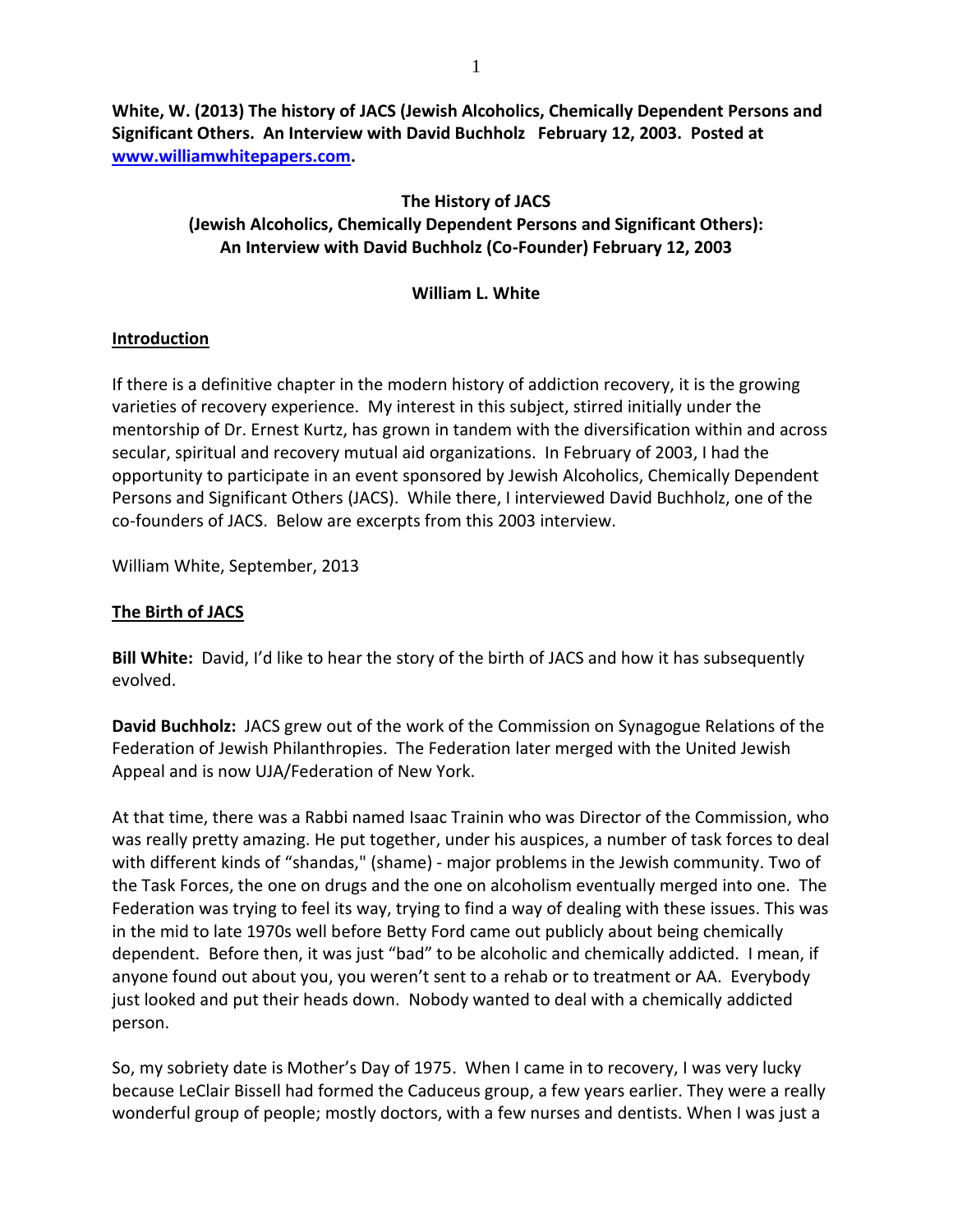couple of months sober the group paid for me to go to an IDAA (International Doctors in AA) convention at the Breakers Hotel in Palm Beach. I had studied to be a doctor – and did the third year of medical school three times in three different countries – and never finished because of my addictions. I always thought that if I had become a doctor I would never have become alcoholic and chemically dependent. That convention disavowed me of that notion real quick.

LeClair was very, very important in my life. She was the founding Director of Smithers Center at the time. Early on in my sobriety, I volunteered to work for her. She was doing research on alcoholism in the professions and it was just a wonderful time to be around her. She became my mentor and friend. When IDAA had its convention in NY, LeClair recruited my wife Audrey and I to help with the meetings. She put me on the organizing committee, and put Audrey, also a JACS Co-Founder, to work on registration.

We both learned to spread our wings in service with a group called Pills Anonymous in NY. It was established by Dr. Don Douglas, who we used to call "Dr. Don," for people who were dependent on prescription drugs. While I was doing service in PA, Audrey started the companion group for families, Pil-Anon, which was about sixty percent parents, and about 75% Jewish. Jews and Italians were also the first ones who started coming into Pills Anonymous. When I tried to persuade a young woman to come to a meeting, she asked "who's going to be there?" I told her, "single Jewish men." It worked fine. She showed up at our next meeting. At the time, there was no readily available NA (Narcotics Anonymous) in NY because of the strict Rockefeller drug laws dealing with the sale and possession of ["narcotic"](https://en.wikipedia.org/wiki/Narcotic) drugs. NYC police detectives would infiltrate NA meetings and people were afraid to be seen and heard at meetings so the program fell apart. A lot of people who were cocaine addicts and on other illegal drugs came to PA. Eventually they decided that they really had to start up NA again because they couldn't talk about their addictions in AA and prescription drug problems in PA weren't really their thing.

A friend of mine in PA who worked for the State Office of Drug and Alcohol Services was on the Federation Task Force. He told me that what they wanted - and needed - was a couple of what LeClair used to call "horrible examples." There were a number of professional people on the Task Force who were also "horrible examples" but none of them would say so publicly because at that time professionals just didn't do that. The Task Force planned a retreat for recovering Jews and family members. They scheduled it for the same weekend as the Bill W. dinner dance in New York … but nobody signed up and the retreat was cancelled. So they realized they needed someone to connect with the recovery community and begin to try to find people who might actually come to a retreat. That's when I joined, sometime in 1978.

We really didn't know what a Jewish retreat was. Federation told us it that had to be at a Jewish site, have kosher food and religious services. We held the first retreat in October, 1979 at a Federation camp in upstate NY There were 45 people, AA's and Al-Anon, mostly from, NY, with a few from Connecticut, Pennsylvania, New Jersey and Minnesota plus Commission staff. The people there had about 4-5 years sobriety, and range of involvement in Jewish heritage and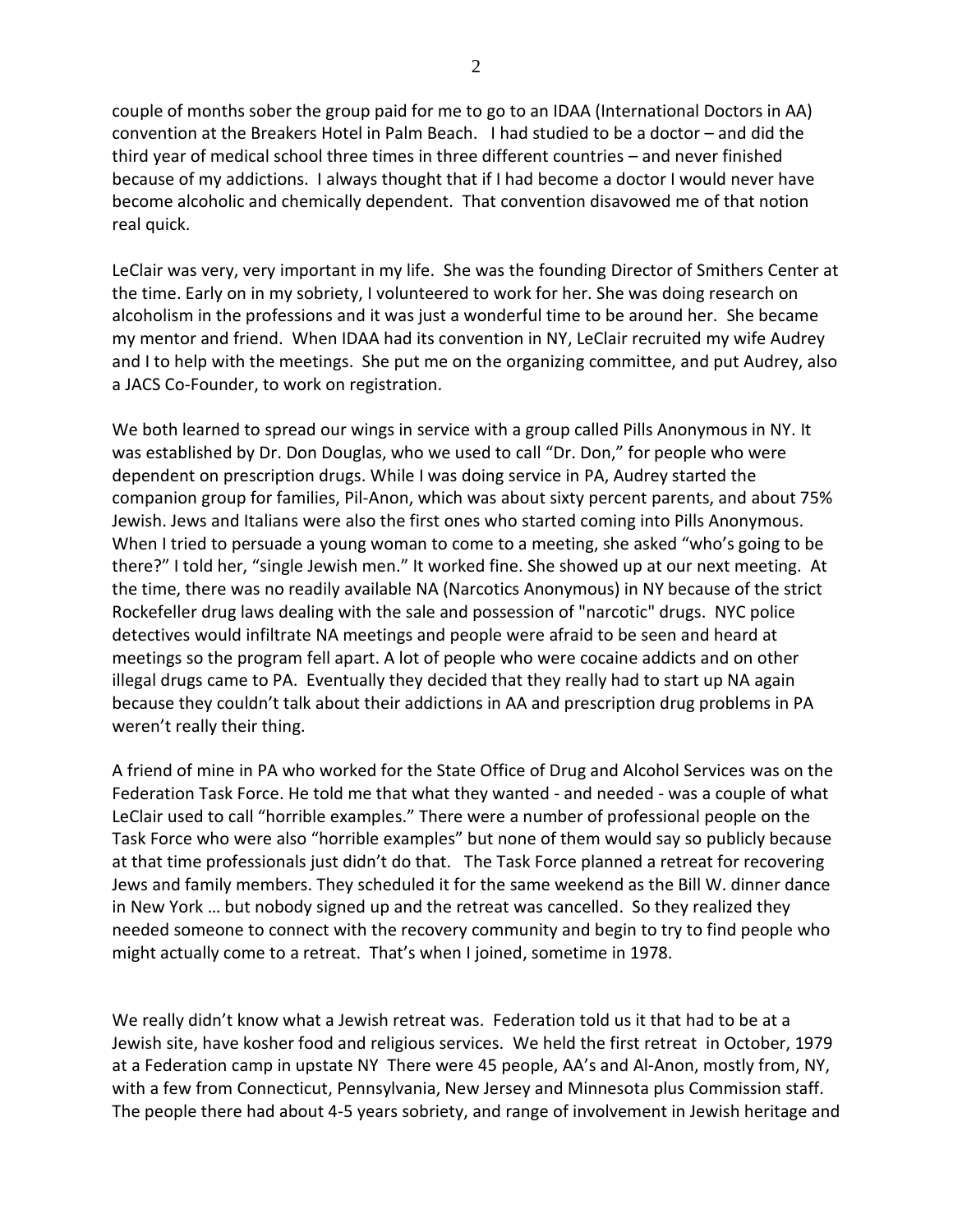traditions. We couldn't find a rabbi in NY who was knowledgeable about our disease. So they brought in Rabbi Barry Woolf, a Chaplain at Hazelden from Minnesota who was the only rabbi we knew then who knew anything about alcoholism and chemical dependency. When I told my mother I was going on the retreat she looked at me and said in all seriousness, "*you must never retreat, you must always go forward, you've been retreating for too long!*

The weekend was incredible. There we were, with people who looked like our relatives, but spoke AA language. There was a tidal wave of emotions - shame at being Jewish and alcoholic, anger at rabbis they went to for spiritual help who asked if they were really Jewish and resentment at the Jewish community for denying they existed. We asked a lot of questions. Was it OK to go to meetings in church basements? Was it OK to say the Lord's Prayer? Could we get down on our hands and knees to pray? What were we, Alcoholic Jews or Jewish Alcoholics? We sort of modeled the program after the IDAA convention. On Saturday afternoon, after services, we had educational lectures. LeClair gave one, along with a couple of other professionals who were also in AA. If there was one thing we learned quickly, it was that you don't have educational lectures at retreats.

On Saturday night, LeClair sat around with a group of us and said that it was time for us to take the responsibility for forming an organization to keep these retreats going. Since Federation doesn't do programming - it sponsors programming by its member agencies - we either had to affiliate with an existing agency or be our own organization. Federation didn't know where to put us. We knew what we weren't. We didn't do treatment; we didn't do counseling, we didn't provide direct social services. But we really didn't know what we were exactly. We were such a difficult concept to understand. Eventually they worked with us and decided to give us the same status as the NY Board of Rabbis, as a " subvention." This meant that we would get annual funding but we weren't a full- fledged agency like others because we were so new and unique.

Audrey wrote our original funding proposal to Federation. They gave a grant of \$10,000 to get us started. We incorporated in 1980 as the JACS Foundation, created bylaws, got tax exemption status, put together a Board of Trustees, and all that. Federation got us space – rent free- at the NY Board of Rabbis because they thought this was the best place to put us. Our office was really only a desk in a teeny-weeny corner of their library, but it was an office with an address and a phone. I recruited my aunt, who was a former director of a YM/YWHA in Queens, to be our "consultant." She set up our office and files and wrote a brochure and other information materials about JACS. I wound up being the Volunteer Executive Director of JACS because I worked evenings and had the time to help out in the office and to go to daytime meetings, often with Rabbi Trainin, to talk about JACS.

Federation was also very generous to us in many other ways at the beginning. They did printing and mailings, subsidized the costs of retreat sites, paid for rabbis, gave scholarships, and things like that. They introduced us to key people and organizations in the Jewish community. They arranged for us to make presentations to conferences of other Federations to tell the JACS story as a way of encouraging them to start to take action in their own areas. The Board of Rabbis also helped us a lot too. They worked with us to create the first set of special prayer services for Jews in recovery. They arranged informational meetings with local chaplains and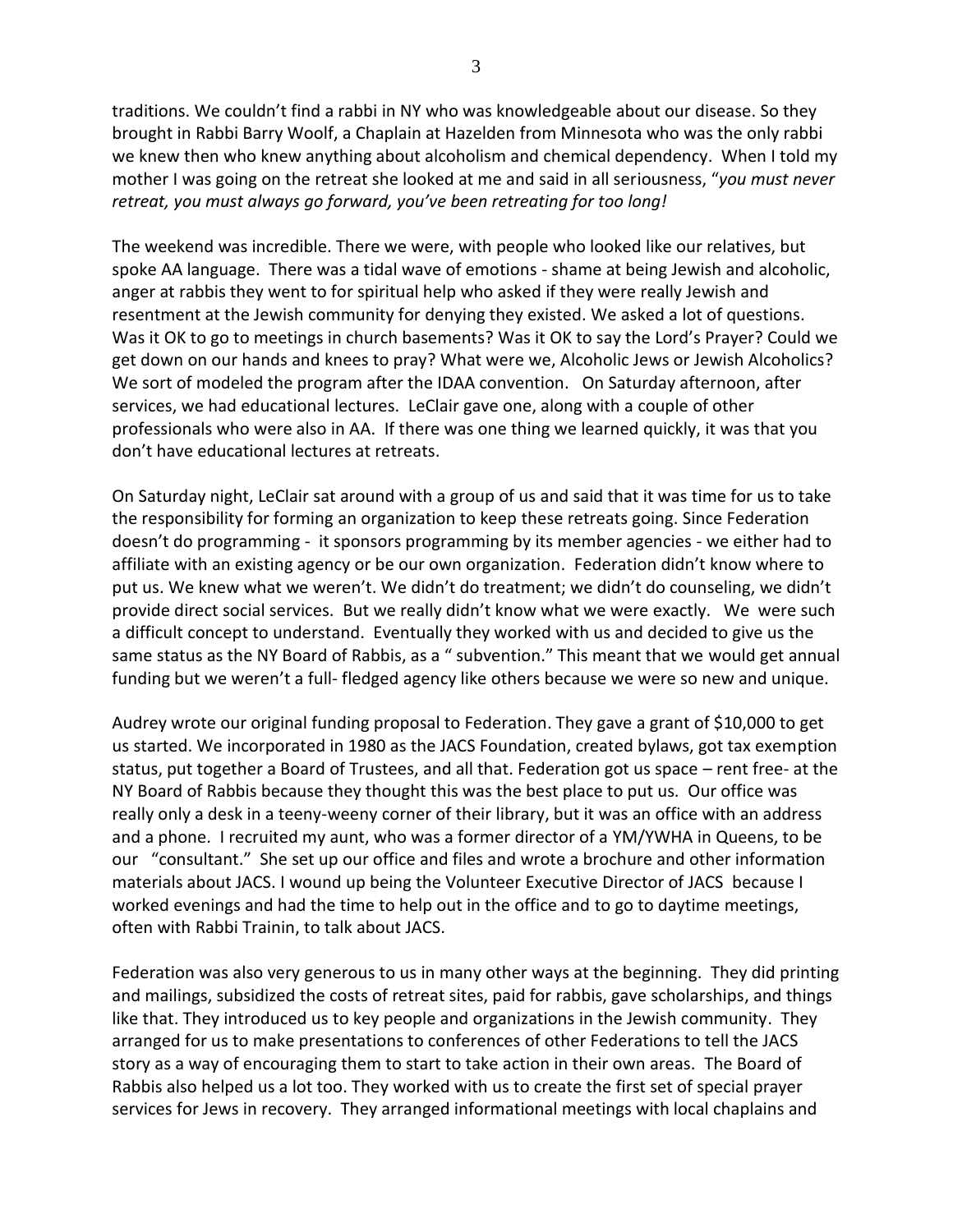introduced us to the major theological seminaries so we could start to recruit rabbinical and cantorial students for the retreats. They also had a very active media department which arranged many high profile interviews and appearances.

How we got the name JACS is a bit of a story. We really didn't know what to call ourselves. At first we decided to call ourselves what we were. I don't remember the name exactly but it was something like "Jewish Retreats to Help Jews in Recovery from Alcoholism and Chemical Dependency and Their Families." The bank said the name was too long to put on checks. We knew the name was totally unmanageable. So we went back and forth – a lot – Jewish style and came up with Jewish Alcoholics, Chemically Dependent Persons and Significant Others (JACS) for short. So that's the story of how JACS began, from a retreat.

**Bill White:** David, at that point, were most of the members of JACS members of AA or Al-Anon?

**David Buchholz:** Yes. Some also went to NA and PA and Nar-Anon and Pil-Anon. You could say that we've always been sort of an addition to AA and Al-Anon. We'd explain that our role was really "before and after." That our purpose was helping suffering Jews find their way to the program, and once in the program, help them find Jewish spiritual resources to strengthen their recovery. We didn't really have any problems with AA itself. Intergroup was really supportive and an excellent sounding board. They made good suggestions and helped us make sure we didn't violate any AA traditions. The law firm who helped us incorporate JACS was the same firm that incorporated AA. The senior lawyer we worked with was a non-alcoholic trustee and past President of AA's World Service's General Service Board.

We had a difficult time in the beginning dealing with Jewish members of AA since many of them thought that what we were trying to do was create a "Jewish AA." It was also a really big problem and we had to work hard to convince them that it was not our purpose. The way we decided to handle it was to go out into the Jewish community and open up AA meetings in synagogues. There were only two at the time in NY: The idea was to say to people "Look, we're not trying to come between you and AA, we're only trying to get the Jewish community to support you by holding AA meetings in their buildings. That was a very effective strategy. As an aside, Audrey and I got married in one of the two synagogues precisely because they had an AA meeting. We eventually joined the congregation. The rabbi was very supportive about JACS. He asked us to speak to the congregation at some Friday night services and also referred a few congregants to us for help.

There was another strategy that we had that was also very useful. Sometimes a synagogue or Jewish facility, like a Y, was interested in helping but they didn't want meetings of "drunks." So we said, "Okay, what about having an Al-Anon meeting where you won't have the drunks but you'll have their significant others? And they're not drunks and they won't cause any problems." And they usually said, "OK." So what happened is once we got the Al-Anon Meeting started and it began growing, then we could bring in the AA meeting. Synagogues are different than churches since they're not used to these meetings and don't understand the concept of "passing the basket" and giving what they can as a donation. Sometimes, the synagogues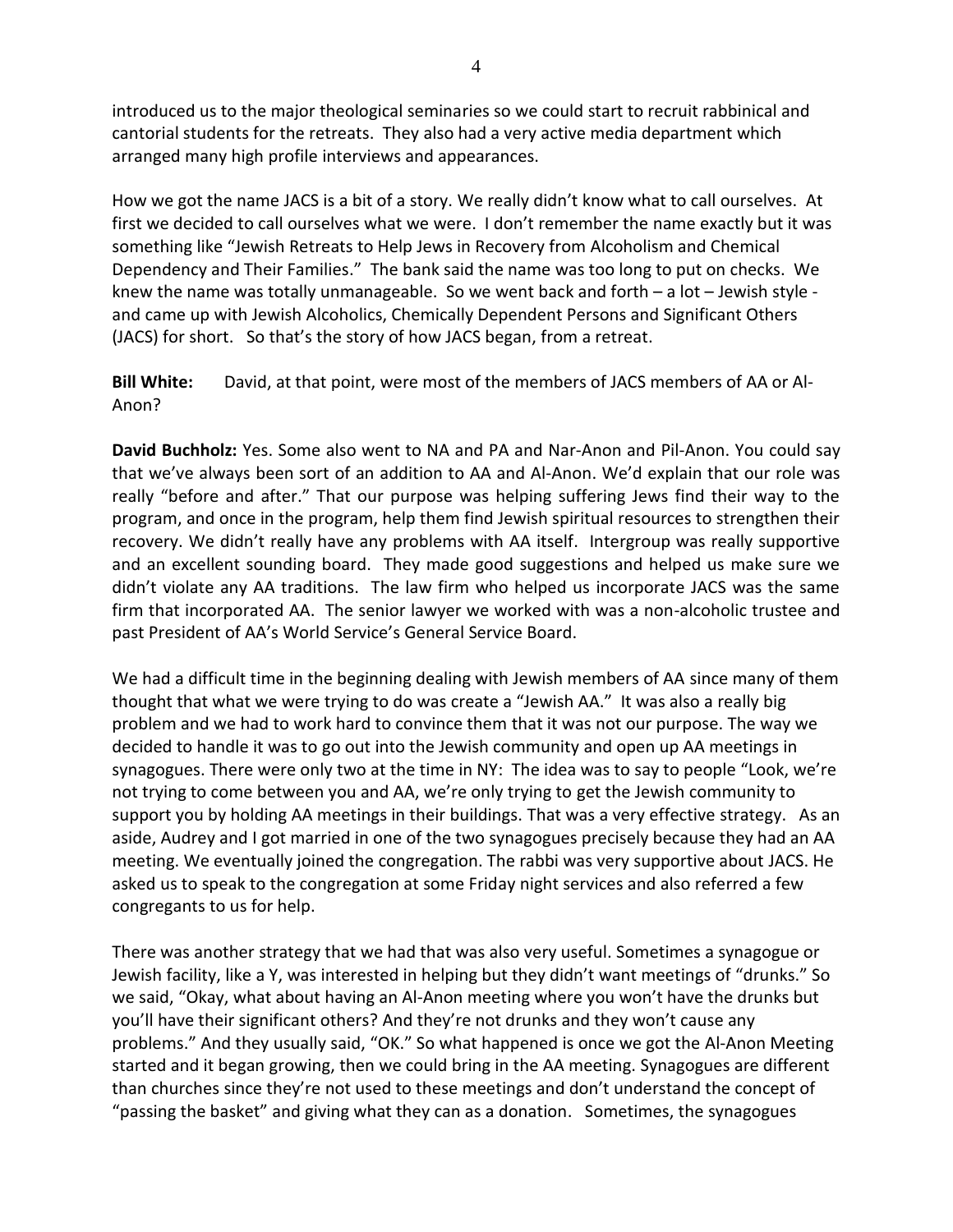thought that if you got say 20 or 30 people at a meeting you could charge them like the group was paying "rent" for the space. This is something that AA groups were not used to and we were concerned they might become offended if they were asked for more than they could give. So we sometimes had to act as a go-between the synagogue and the group to explain the situation and stop any potential problems from developing.

## **Alcoholism and the Jewish Community**

**Bill White:** What was it like in the early years doing presentations in the Jewish community? What was the community's response to JACS?

**David Buchholz:** You could say that we really began making presentations to the Jewish community the day after the first retreat when Rabbi Trainin and I appeared on a Jewish radio station talk show. Our goal was to start getting the word out as broadly as possible. At the beginning we did a fair amount of these types of interviews where we talked "directly" to the larger Jewish community about JACS.

Audrey and I also did a lot of speaking to Jewish community groups at the beginning since there weren't that many people available to go out and speak and we could present both the personal recovery and family recovery stories in tandem. We changed our names for radio and TV interviews. I was Steve and she was Harriet and keeping with 12 Step tradition, we were always in shadow on TV. Sometimes, jokingly, we'd refer to ourselves as the "Horrible Example and His Wife." We also started to do programs for agencies and professional staff in the Jewish community, like JBFCS, Ys and Board members, executives and staff of Federation itself. Since we were created thru Federation's aegis, we fortunately had a significant amount of credibility and were able to get "entre" They were interested and attentive, but it was always somewhat of a shock to see how little awareness they had as a group about the problems of alcoholism and chemical dependency in the Jewish community.

When it came to community groups like synagogue Sisterhoods and Brotherhoods, Hadassah and B'nai B'rith, we usually got really warm responses. But the idea that a nice Jewish boy like me, for example, was an alcoholic was a really difficult thing for them to understand. They looked at us sort of like their own sons and daughters. I'd tell my story first. Then Audrey would tell her Al-Anon story which was very different than mine. After we spoke, invariably people would come up to her, especially women, and ask what happened to her husband and how was he doing. She'd point at me and say, "there he is." They were really surprised but were so happy to see real life examples of recovery it gave them "nachas" (good feelings.) Sometimes, people came up and whispered to us about a son, daughter, sister, brother or another close relative who had a problem and asked what they could do to help them.

As far as Jewish institutions go, broaching the subject of alcoholism and chemical dependency met with significant resistance in some settings. Jewish schools, for example, were really hard. Early on, we tried to do a program for the schools. There were programs for the public schools and the Catholic schools (like a project called DARE). But the Jewish schools had nothing, and not a clue that this was an issue. They were invited to come to the Federation Task Force and I'll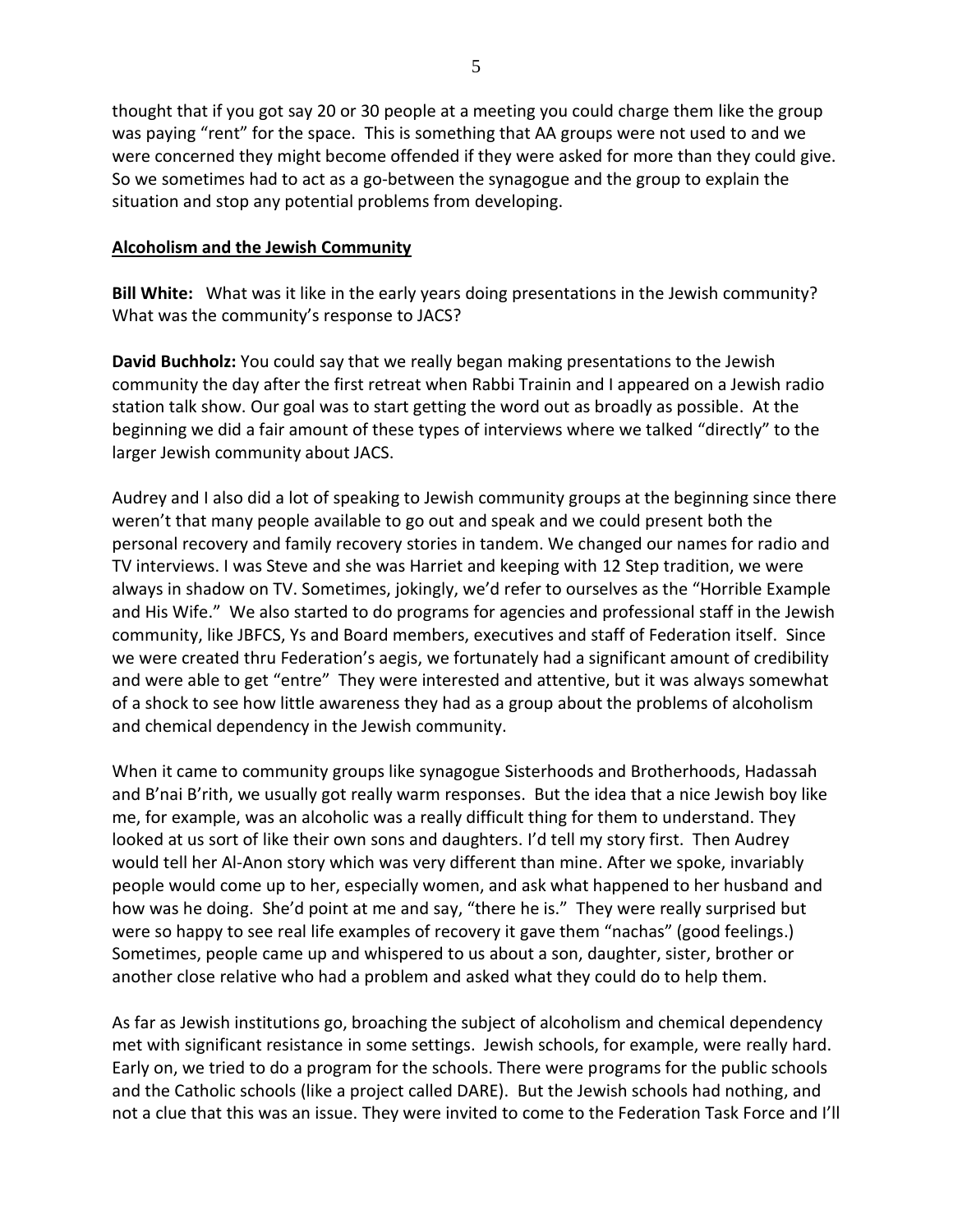never forget this. They said "What we need to do is a survey. We need to survey the schools and find out if it's a problem." And I remember getting up and saying, "You cannot survey the schools. This is an illness whose hallmark is denial. If you survey the schools without bringing in education first, then you're basically going to survey an invisible illness. You have to bring education in first and then survey." We wound up doing programs in individual schools. Generally it was after we were approached by a teacher or administrator in the school who had problem in their family. At the time it was a very brave thing to have a JACS presentation in a school because the thinking in the Jewish school community was that if you invite someone to talk about alcoholism and drug dependency in your school, it means that you have a problem with it in your school.

There are some wonderful and wondrous stories of the responses that individual JACS members got when they went out into the Jewish community. One of my favorites was the time a retired high school Principal was at a self-help fair in Riverdale NY where he lived. He was giving out literature and answering questions. A middle aged woman came up to him. She said that anybody who would talk about Jews this way had to be a member of the PLO. And that all we were doing was simply giving them an opportunity to slander the Jews! I myself remember going to arrange for printing of a JACS retreat flyer and this woman looked at me and said "Jewish alcoholics?" and she started to laugh, like it was so freaky. And then she thought for a second and started to tell me about her husband's best friend who drank too much. I said, "Why don't you take one of these flyers and give it to him?" Her expression was like "Oh, no, no, no. I don't wanna go there. I don't wanna deal with this at all."

We also got what were really strange responses from people you'd think would know better. The first one was at Federation when we made a presentation to the top echelon of Federation about JACS as they were giving us a start-up grant. One woman kept asking us, do Jews really drink; are there really Jewish alcoholics? She really wasn't convinced but she voted for the grant anyway. It took a lot more time, and many other grant requests later before she finally "got it." Audrey also had a weird experience, which probably fits into the "believe it or not category." In the late 1990's, she had a job interview with the Director of the local Alcoholism Council. In talking about her knowledge and qualifications for the job, she talked about her work with JACS. After she finished speaking and answering questions, he turned to her and asked, earnestly, and in all sincerity, "are there really Jewish alcoholics?

**Bill White:** And all of these responses were simply for acknowledging the reality of alcoholism inside the Jewish community?

**David Buchholz:** Yes. Absolutely. When you talk about acknowledging the problem in the Jewish community, I think you also have to talk about failure of researchers and academics across the board - in the Jewish community and the greater public - to address the problem of Jews and alcohol. The professional literature of the day, in 1980 or so, was still focused on why Jews were sober and had immunity to alcoholism. One important exception was a groundbreaking study by Dr. Sheila Blume where she found that Jews had the same family histories as other groups and didn't drink any differently than the people around them.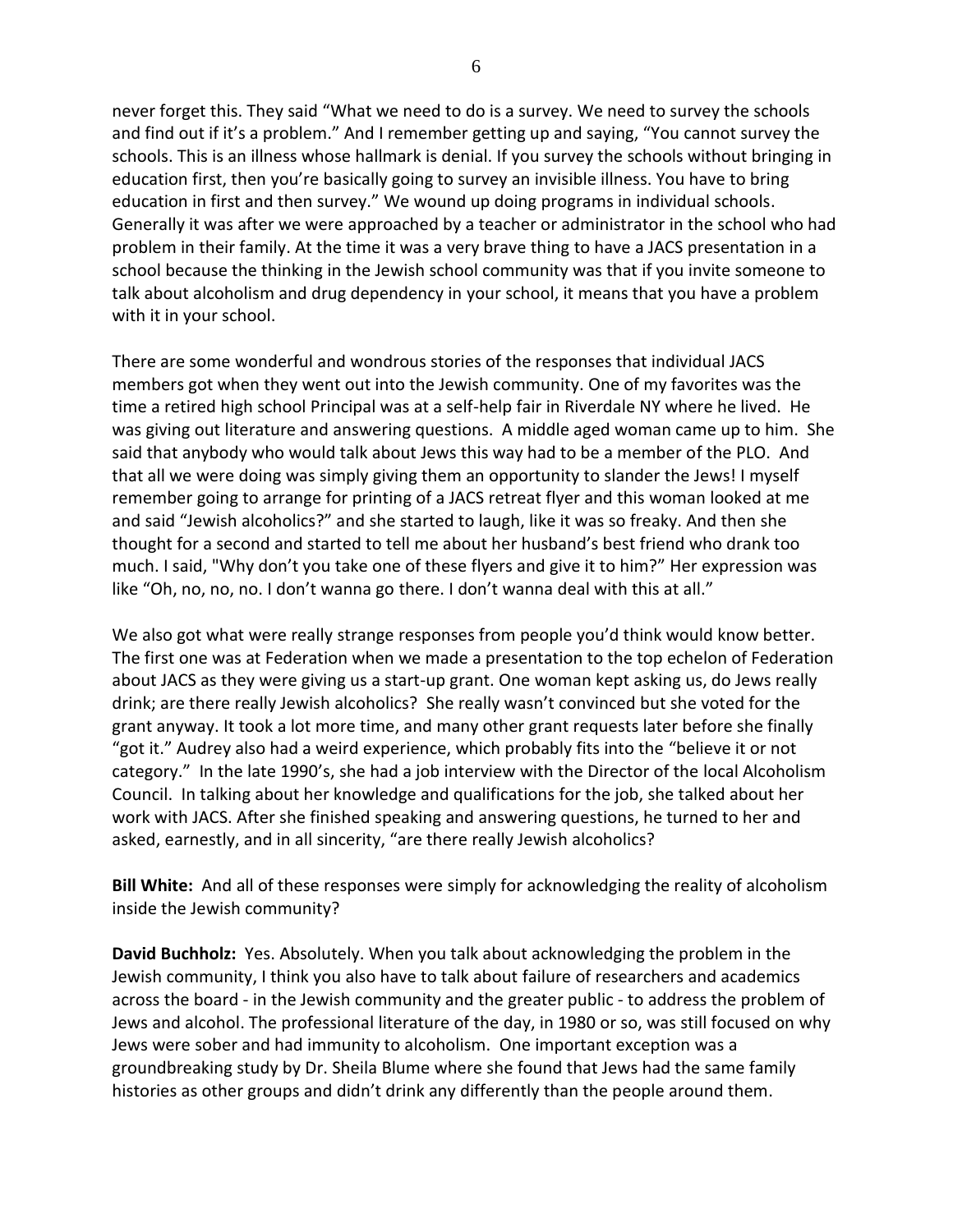What was kind of amazing, though, is that two decades later, things hadn't changed much at all. When we did a Chaplaincy Training Program in 1997 we asked Dr. Stuart Gitlow, (son of Dr Stanley Gitlow), to go through the literature on Jews and addiction. What he told us was "Frankly, you don't exist." So we decided that we needed to do our own research and writing. We put together one of our JACS members, Susan Vex with Sheila Blume. They surveyed something like 2500 people from our data base. We called it the JACS 1 Study. It was a significant picture of alcoholic and chemically dependent Jews that never existed before. The study was very well received. It was presented at the annual meeting of the prestigious American Psychiatric Association and published in the Journal of the American Society of Addiction Medicine (ASAM).

By the time I was a finalist for the Robert Wood Johnson Innovators in Substance Abuse Awards in 2001 and 2002, there was still no new literature of significance. There were something like 60,000 reference works on file at the Rutgers Alcohol Studies Center. But there were only 40 on Jews, alcohol and drugs! Most of those were JACS and Federation related, including the three books that the Federation produced on drugs, on alcoholism, and on addictions - in the Jewish community. A sort of ironic side note about the Robert Wood Johnson nomination. I lost twice. I came in  $6<sup>th</sup>$  in a field of 5 finalists. I was the only volunteer ever nominated for the award – and the only one dealing with Jews and addiction. And I got beat out by professors and researchers to boot!

**Bill White:** Was there an awareness of problems other than alcohol?

**David Buchholz:** Yes. Actually the first of the Federation Task Forces focused on Drugs. One of the things they did was suggest that Family Service agencies offer programs like drug free outpatient counseling, long term residential treatment communities and substance abuse prevention and early intervention for Jewish teens. There's a wonderful statement of purpose in the book they wrote, *Judaism and Drugs* which was published in 1973, which highlights the cautious but changing tenor of the Jewish community's attitudes. Can you wait while I get the book? I'd like to quote it exactly. (PAUSE)…. Here it is. "*Regrettably, the Jewish community has for too long ignored the danger (of addiction), trusting it would simply go away. Some Jewish leaders chauvinistically refused to acknowledge that Jews use drugs or are alcoholics. Others were simply too ashamed to concede that we have a dilemma... The American Jewish community has finally shed its reticence and is prepared to do battle. And battle we must ...For the crisis of (addiction) is now an American problem; it is a rich man's problem as well as a poor man's problem. It is a Jewish problem too."*

When it comes to things like prescription drug abuse, that's a little different story. I think when Betty Ford came out and talked about her prescription drug abuse and when chemical dependency became part of the lexicon, it was really significant for the Jewish community. It made it easier for nice Jewish women – and men - to realize they could have a problem with prescription pills and seek help. It also seemed to carry less of a stigma than alcoholism because it was more of a medical problem. It has also always been quintessentially Jewish to go to a doctor and get medication for their health problems. Because of that it was hard for Jews to imagine that they could become addicted to this medicine. I remember a woman at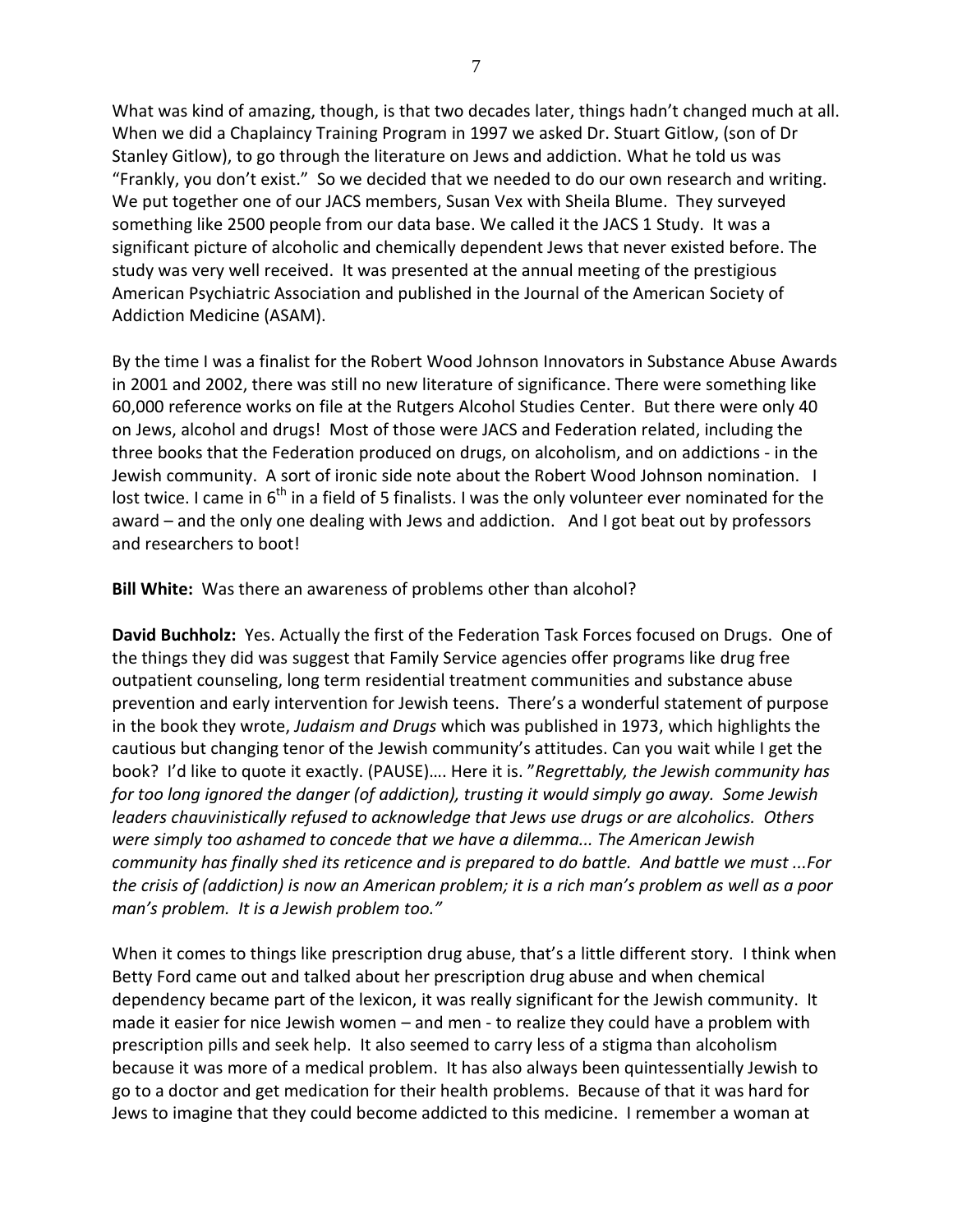one of our early retreats saying "I didn't know I was addicted. I only took medicine the doctor prescribed for me He wouldn't prescribe this medication if I didn't need it. How could I be a pill addict?" We found early on that we were well ahead of the curve in terms of multiple addictions. And that alcoholism was usually mixed in with everything else. But not anymore. Now, the rest of the population has caught up to us.

## **JACS Growth and Evolution**

**Bill White:** When did JACS begin to experience real growth and when did you feel that you were making an impact?

**David Buchholz:** I think it's fair to say that on one level JACS made its impact the moment that we began. The fact that we even existed made a statement. The fact that the Federation was behind us made us mainstream and we weren't considered crackpots or nuts to say that Jews could be alcoholics. We were the only game in town. We were extremely proactive in going out to speak in the community, finding rabbis, and helping Jews in recovery one on one. So we were able to make a big impact in a lot of areas at the same time. I would say it was probably about five years or so till we hit our stride. It was about that time that our retreats doubled in size and more people from other places were coming to see how we did what we did so they could go home and do the same. One of the ironies – and difficulties we had - was that we really didn't have time to build a program, we were "born" with a program. It meant that we had to be up to speed almost from the get go. JACS members, all volunteers, were doing all the work of the organization. We were handling all retreats and the membership events, doing the community speaking, and taking care of all the administrative, financial and fundraising functions to keep an organization going.

Around the fifth year or so we were frankly exhausted. By then, there were a few really strong JACS groups, in Boston, Pittsburgh, and Philadelphia. They started to make presentations with us at major Jewish functions, do their own publicity and make solid inroads in their own Jewish communities. We were so tired at one point that we told the Boston JACS group that if they couldn't help us run the next retreat, there wasn't going to be a next retreat. They took over most all the responsibilities, and created a terrific system of computerized registration that we never had before. We worked together with them on the next few retreats. By then we realized we had to add more office staff but also a Director to take over a lot of the administrative load we were carrying so we could do what we did best.

We added programs between retreats. We began to hold Spiritual Days which were like mini retreats where rabbis addressed topics like "The Lord's Prayer and Judaism. We opened these to other 12 step groups, rabbis, cantors, Jewish communal workers and members of the public. We started to give courses we called "Stepping thru Judaism" and "Stepping through Jewish Spirituality." We sponsored a Havurah – study group for about six years, led by Rabbi David Steinman, which Audrey and I belonged to. We read Jewish texts (in English) and discussed everything and anything about Jewish theory, practice, and philosophy. We also helped develop what we called a Jewish Spiritual Dictionary, giving Jewish backgrounds to AA program concepts.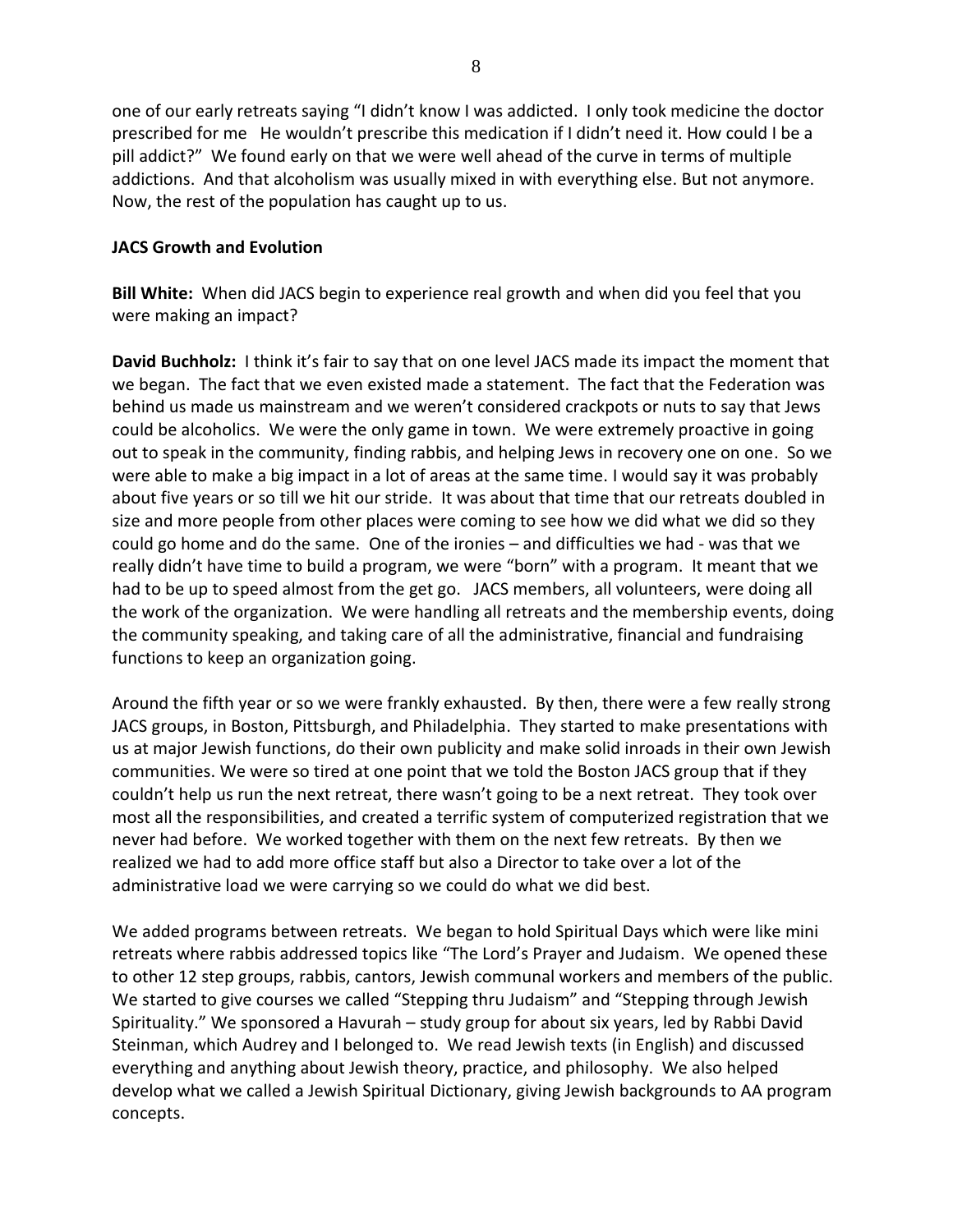One very special thing we did that also raised the bar for JACS. It was our mission to Israel. We went on the traditional bus tour of the country – Tel Aviv, Jerusalem, Haifa, Safed, Dead Sea, Masada, Holocaust Museum and the Old City - Western Wall, Temple Mount, Church of the Holy Sepulcher and more. What made the trip unique was that we also had a special "Recovery Itinerary." We went to AA meetings – including one that was in a bomb shelter- and we also hosted an AA meeting for JACS members living in Israel. We visited a recovery kibbutz in Galilee and a halfway house in Beersheba. We visited a halfway house and talked with residents. Two of our "JACS" rabbis went with us on the trip, Ilan Feldman of Atlanta, and Motty Twerski (Abe Twerski's nephew). Both of them had come to JACS retreats several times before and were also working with JACS groups in their areas. We also gave a seminar at the Hebrew University in Jerusalem on "Spirituality and Substance Abuse." Your good friend and ours, Dr. Ernie Kurtz, was the keynote speaker. Ernie asked Motty and I to tell our stories also. It was a really emotional thing for me since the last time I was in Israel was at the height – and depth - of my disease. It was when I was studying medicine at Tel Aviv University, doing the third year of medical school for the third time. That was when my life finally fell apart. It was when I was hospitalized in a sanitorium that I was told that I needed to go home "because Israel was killing me."

Speaking of "JACS Rabbis," Audrey and I used to pick up rabbis from the airport and drive them up to the retreats. We talked, and we asked questions about all kinds of things in Jewish beliefs and religious practice we didn't know about. Why do Jews do this. Why don't they do this – and on and on. Most of the rabbis from out of town we had never seen or met before. We never knew what they looked like. So meeting Rabbi Abe Twerski in person was well, a surprise. In all honesty, I have to say that when Rabbi Abe and his beloved wife Golda (who passed away some years ago) came to our house, we weren't exactly ready for the vision of who was before us. But as soon as he started talking, we knew he was really "one of us." Another time, we were supposed to pick up a rabbi, Rabbi Jim Goodman of St. Louis in front of his hotel. He was another of the rabbis we had only talked to but never met. So, now we're looking for someone who looks like Rabbi Abe. But we don't see him. Audrey says the only person there was "this guy with jeans, a pony tail and a guitar." After a while she goes up to him and asks if he's Rabbi Goodman and sure enough he's our guy. He talked a really "really good program too." We always like to have as many rabbinical and cantorial students as possible at retreats to give them a chance to meet people in recovery. At one retreat, at the Sunday summing up meeting, one of the students said *"coming to this retreat to learn about alcoholism and chemical dependency is like learning to bowl by being a bowling pin!"* 

**Bill White:** How would you describe the spread of JACS from those early developmental years to the status of JACS today in 2003? How has it changed in other ways?

**David Buchholz:** There is really a big difference compared to the way that JACS grew in the early days. Then, almost every JACS group grew out of our New York retreats. They grew member by member, group by group, and community by community. At retreats, the nucleus of new JACS groups would gain momentum. They would talk to each other, listen to each other and realize the power they had to bring about change. They'd go home energized and excited and begin the process of creating a JACS group of their own. Though our mandate was to work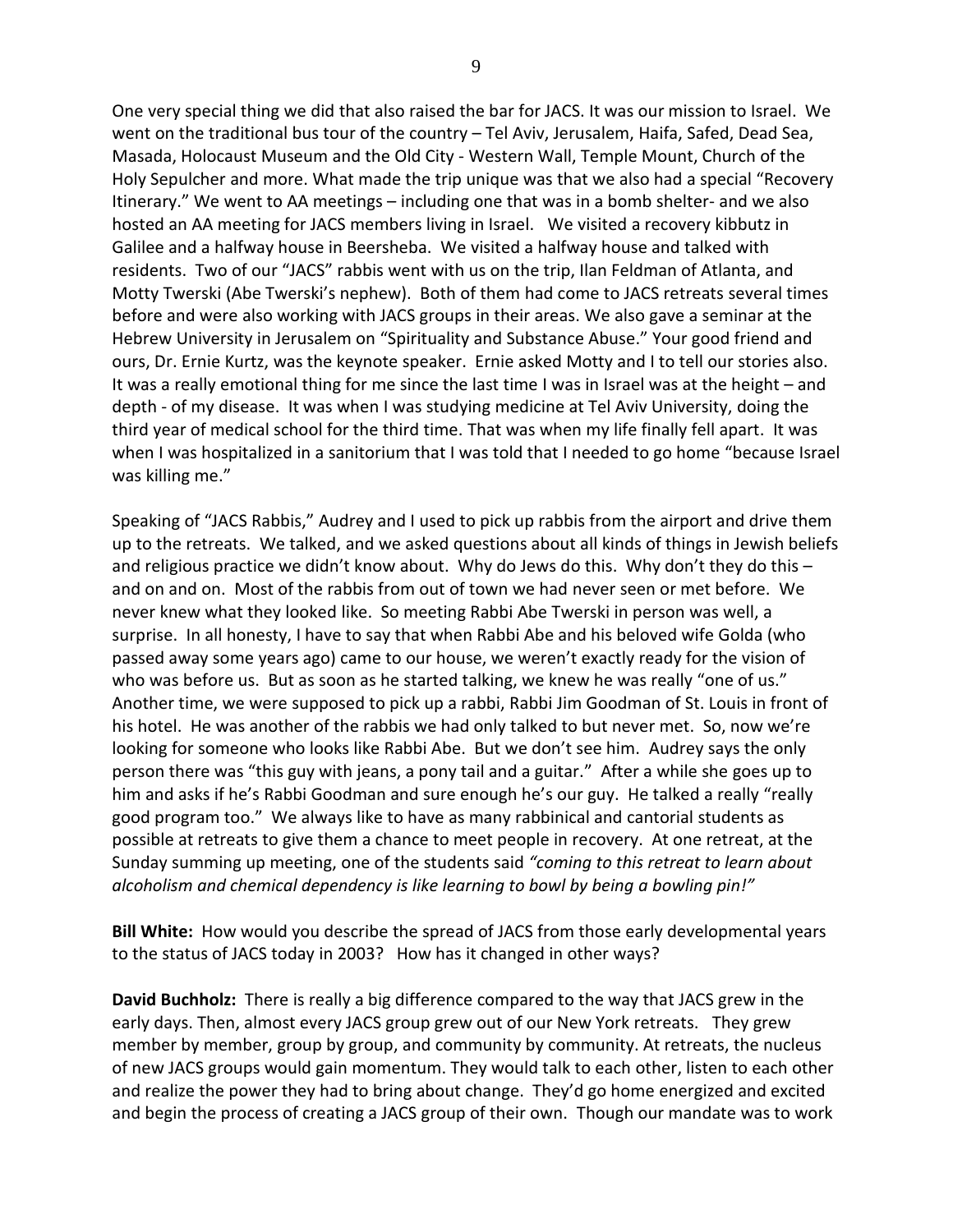in the NY area, we adopted a national outlook almost immediately - out of necessity. We needed to encourage, support and mentor JACS groups as they formed to help them succeed. At the same time, we also had a highly visible national profile ourselves. We were the ones that people turned to first, from all over the country, for information and guidance about alcohol and drug dependency in the Jewish community. We became the leader and linchpin of the growing Jewish Recovery Network which, in essence we created.

Today, the Internet has significantly changed the way we do business" insofar as it gives us the ability to communicate with a vast, wider audience than we ever imagined 25 years ago. We can tell stories of our members, provide spiritual insights from rabbis, preview our events, provide meeting information and updates on activities of JACS group activities across the country. But our retreats are still the heart of our program, where we come together to share our experience, strength and hope in a welcoming Jewish setting and explore ways to integrate our Jewish values, heritage and experience with our recovery.

Another thing that has changed is the nature of our membership. Since we began JACS there have been significant changes in the makeup of our membership. At the beginning, most people tended to come from Reform, Conservative or unaffiliated backgrounds. There were very few Orthodox or Hasidic Jews. They were proximately in a greater state of denial than others. They came from very insular communities so if someone were to actually acknowledge a problem with alcohol or drugs in themselves or in a family member, they were frankly terrified to be found out and ostracized. When Rabbi Abe came into the picture, things started to change significantly. What we say, quite simply, is that he made it "kosher" to be Jewish and in recovery in AA. This was a very important threshold to cross, especially for the very Orthodox. For a long time we were really the only place where they could talk openly. Eventually they started to go to meetings – even in church basements – for their recovery. Today, the Orthodox represent somewhere between 25 and 30 % of JACS members. And when word gets out that Rabbi Abe is going to be at a JACS retreat, the number increases significantly.

We were all a lot younger when we started JACS and were still trying to work through our own issues. The big "children's issue" we were dealing with then was how to handle babies and nursing mothers! At the time we really didn't envision the idea of involving teens and young people the way we do today. I think we also never expected that we'd have the number of "second generation" JACS members that we do. The JACS babies have grown up and some of them share their parents' alcoholism and chemical dependency. It's not really unusual these days to see a JACS "old-timer" sitting next to their son or daughter at an AA/ NA meeting. Then, taking turns at Al-Anon/Nar-Anon meetings to help work out issues they have with each other.

**Bill White:** What literature is available about JACS?

**David Buchholz:** As I mentioned, our website has a lot of basic facts and information about our program activities. Our greatest success, however, has been in fostering the development of a library on Jews, alcohol and chemical addiction, principally, through the writings of our JACS rabbis. They have probably written upwards of 150 articles and archived written presentations.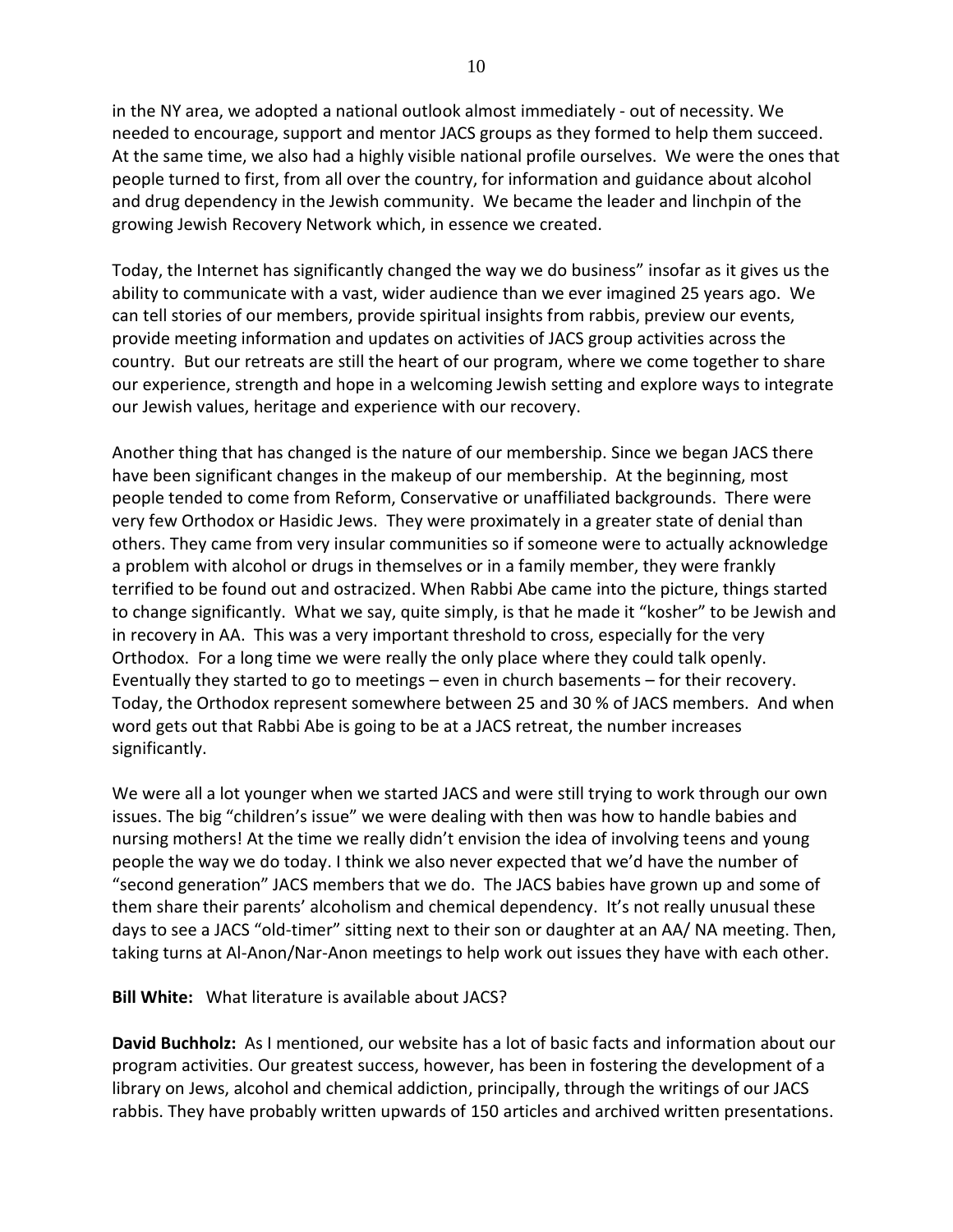Our greatest and most prolific success has been Rabbi Abe Twerski. When he first came to JACS, he came more as a psychiatrist than a rabbi. We said that there were now a bunch of psychiatrists and psychologists starting to write about addiction. We said "we need you to do something different in order to really help us." We convinced him to stop writing as a psychiatrist and start writing more as a Rabbi . And that's exactly what he did. He started with AA/Al-Anon type volumes like *Living Each Day and Living Each Week.* He's since written about 50 or so books focusing on self help, spiritual guidance and the congruence of AA and Jewish tradition. I always tease him and tell him that part of the reason he came to so many retreats was because he wanted to get material ideas from JACS members for his next books. Abe also recruited rabbis, like Hirsch Chinn, and his son Benzion Twerski, to help us in our spiritual search, while teaching them more alcoholism and chemical dependency.

JACS is currently working on a Jewish Women's Book, a kind of a mini Big Book, with first person stories by JACS women AA/NAs, and significant others. JACS members are doing all the editorial work from start to finish. We are really looking to forward to publishing it soon. As soon as word started to get out about the Women's Book, there were rumblings from the guys that they wanted a Men's Book too.

**Bill White:** Has there been an effort to do the history of JACS. Is there a "JACS Comes of Age" book in the works?

**David Buchholz:** Your question is really timely. JACS is about to celebrate its 25<sup>th</sup> Anniversary and we're planning to celebrate with a major event. So we're writing – actually Audrey is writing – the history of JACS chronicle. We have had such a rich and full history and documenting it will give us the chance – and the pleasure - of taking a look back to see everything we have accomplished. We haven't yet gotten to the idea of a "JACS Comes of Age" book. But at some point, after we've done our history what we might do is a "Stories of JACS" with vignettes, like the ones I've shared with you in this interview. I think it's something that our members could really get into. I know everyone has a favorite JACS story to tell.

#### **JACS Identity**

**Bill White:** Has JACS experienced any strain regarding its fundamental identity?

**David Buchholz:** In some ways, Yes. For instance, one of the biggest problems we've had is a tendency for some new JACS groups to want to open themselves up to all addictions as a way of growing their groups quickly. You can successfully do JACS with drugs and alcohol and pills, but adding OA and GA and SA and all the other issues can cause real problems of identification. We've seen several cases where JACS groups have fallen apart when members of these other fellowships became leaders of the group, and the alcoholic and chemically addicted members start to drift away.

Like AA, we've found that keeping to our core tradition and primary purpose, the reason we were created in the first place, is truly the best and wisest course to take. By including all other addictions, we confuse the message we're delivering. For newcomers, it is essential that the